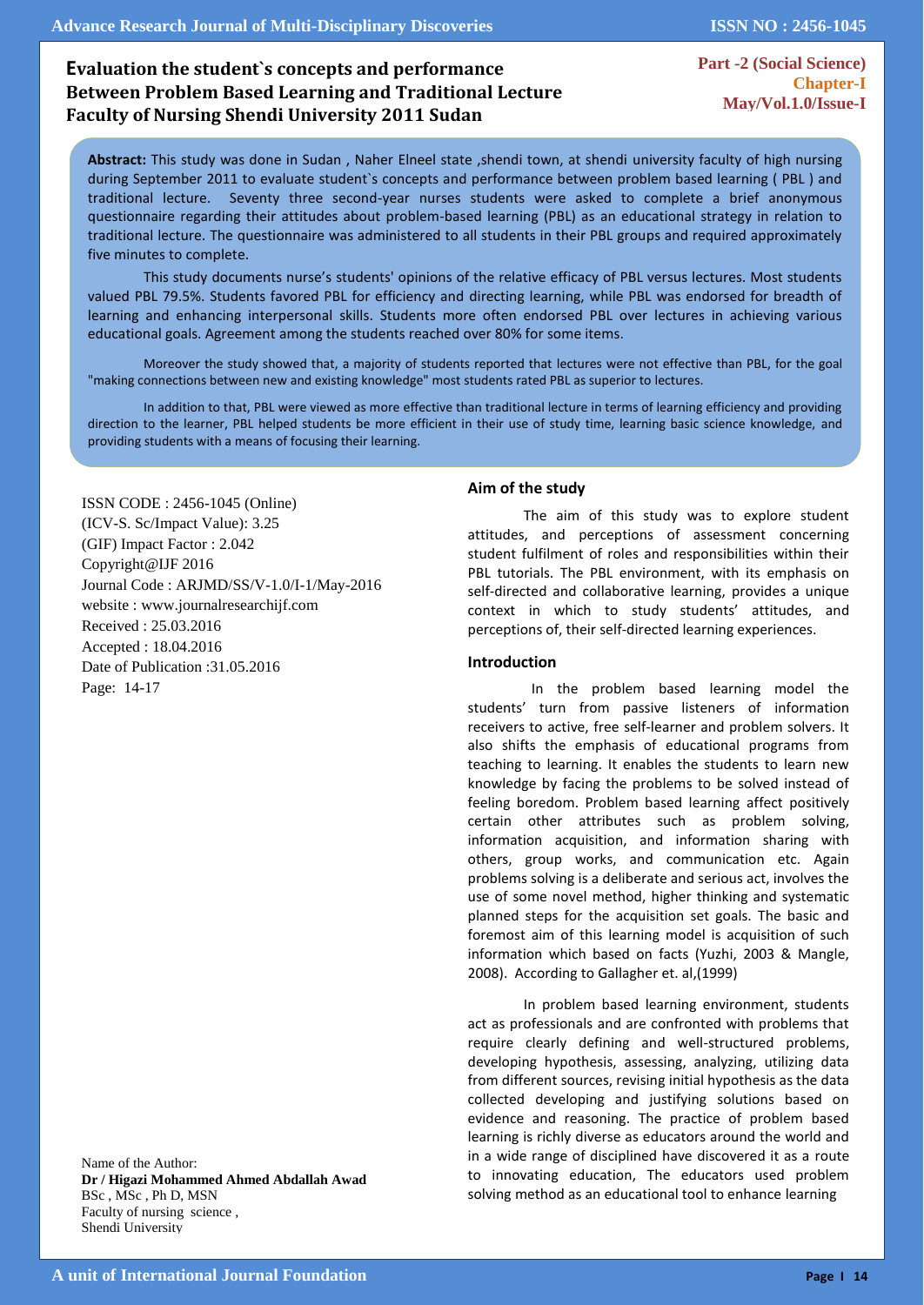as a relevant and practical experience, to have students' problem solving skills and to promote students' independent learning skill. Eng. (2001).

Opined problem based learning as a philosophy aims to design and deliver a total learning environment that is holistic to student- cantered and student empowerment. 1.3 Students' understanding in Problem Based Learning Environment Presenting the students with a problem, give them opportunity to take risks, to adopt new understandings, to apply knowledge, to work in context and to enjoy the thrill of being discoverers. Tick, (2007) stated that in the student-centred learning environment that is desirable for problem based learning; the central figure of the learning-teaching process is the student. The learning objective is not the reproduction, recall and learning of passively received learning material but the active and creative engagement of students in group work and in individual study thus transferring the skills and The most important achievement of a teacher is to help his/her students along the road to independent learning. In problem based learning, teacher acts just as facilitator, rather than a primary source of information or dispenser of knowledge. Roh, (2003) argued that within problem based learning environments, teachers' instructional abilities are more critical than in the traditional teacher-centred classrooms.

 Lectures have always been central to teaching in Higher Education and continue to be both the mainstay of many modules and the focus of student expectations of a university education. They are good for transmitting information from the lecturer to a large number of students simultaneously, increasingly, however, there is [criticism of](http://youtu.be/Tbl-xXF8NPY)  [the lecture w](http://youtu.be/Tbl-xXF8NPY)hich is seen as a potentially quite passive and therefore not a particularly effective learning experience for students. A traditional lecture is a long way from the sort of [active learning](https://pinboard.in/u:SussexTLDU/t:active.learning) that is generally seen as being beneficial. In recent years, increasing student numbers and new learning technologies have created a new set of pressures on, and possibilities for, the lecture.

 Lecturing is probably the most widely used formal educational method in the world, and has been for some time. Bligh defines lecturing as "more or less continuous exposition[s] by a speaker who wants the audience to learn something, and notes that its use is not restricted to the formal educational setting, but is used in arenas such as politics (speeches) and religion (sermons). Noting that "lecture" has its etymological roots in the Latin participle lectures (to read), it has been suggested that the academic lecture developed prior to the printing press as "the only way that the knowledge stored in books could be transmitted to a large number of students." 3 There are many readily available resources on effective lecturing, such as the classic texts by Bligh and McKeachie. 3Many universities have on-line resources, as do other academic programs. Christopher(2012).

 A lecture can be used to provide a broad-brush overview or introduction of a topic, particularly where the educational goal is for the learner to acquire a background familiarity with the subject, as opposed to a working knowledge. For learners who have a general knowledge of a topic, a lecture can provide an explication of the material, a cognitive framework for organizing the material, or a restructuring of the material to make it more relevant to the situation at hand. Lectures are much less effective at changing attitudes, developing other learning skills (e.g., analysis, evaluation, teamwork, etc.) or helping learners apply knowledge to working situations. Christopher (2012 ).

#### **Methodology & Material**

**Study design :** This study was descriptive cross sectional research done at faculty of nursing Shendi January to Evaluate student`s concepts and performance between problem based learning and traditional lecture 2011.

**Study area:** The research was done in Sudan in Shendi town, in the Revier Nile state, which located 174 Km north of the capital Khartoum. Shendi university was established in the year 1990 and it include different collages, medicine , arts, ENT , science , low , laboratory , and nursing faculty which established in 1990 with ration of admission ( 70-84) student per year .

**Study population:** Its include semester eight (fourth years) students registered .

**Sampling:** Total coverage sample and they were 73 students.

**Data collection tools:** Standard closed ended questionnaire was developed by the researches based on available literature to evaluate the student`s concepts and performance between problem based learning and traditional lecture.

**Data collection technique:** The data was collected within two weeks every participant filled the questionnaire by him / herself. Each questionnaire take from (4 to 8) minute to be filled, there was no missing questionnaire.

**Ethical considerations:** Permission has been taken from dean faculty and the institutional research board of the faculty. The purpose of the study was explained to every student verbally and the information should be confidential and used for purpose of the study only.

**Data analysis technique:** The data was analyzed manually by simple statistical method and presented in forms of table.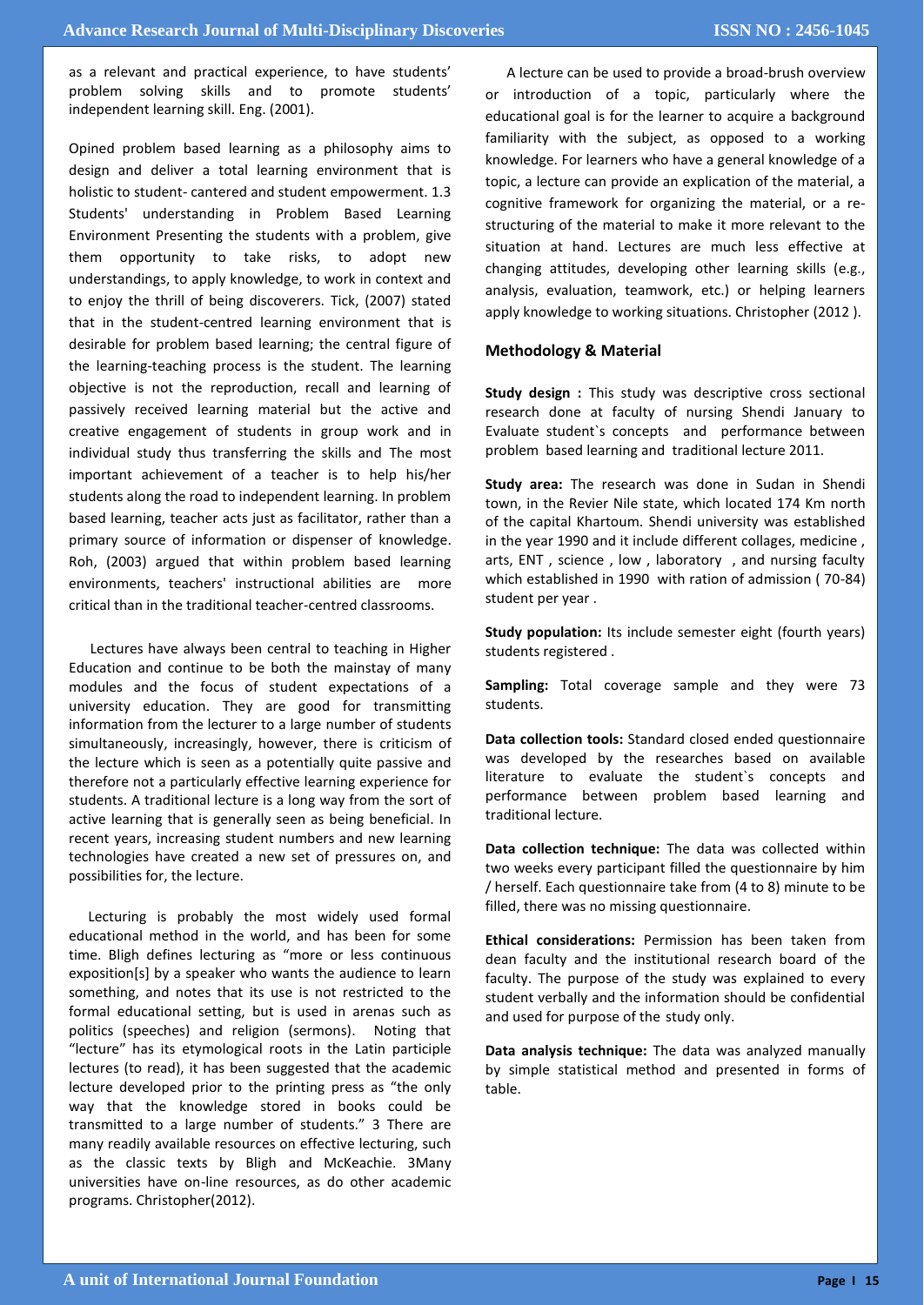**Figure No (1) the difference in student's batch 2007 &batch2008 performance between traditional lecture and PBL:-**



**Table No (1) the student impression regarding PBL course:-**

| I<br><b>Student impression</b> | <b>Frequency</b> | Percentage |
|--------------------------------|------------------|------------|
| An excellent course            | 33               | 45.2%      |
| Very good course               | 17               | 23.3%      |
| Good course                    | 13               | 17.8%      |
| <b>Fair course</b>             |                  | 9.6        |
| <b>Weak course</b>             |                  | 4.1        |
| <b>Total</b>                   | 73               | 100%       |

**Table No (2) the student impression regarding course contents**

| <b>Student impression</b> | <b>Frequency</b> | Percentage |  |
|---------------------------|------------------|------------|--|
| <b>An excellent</b>       | 35               | 47.9%      |  |
| Very good                 | 22               | 30.1%      |  |
| Good                      | 11               | 15%        |  |
| Fair                      | 3                | 4.2        |  |
| poor                      | 2                | 2.8        |  |
| <b>Total</b>              | 73               | 100%       |  |

**Table No (3) the student skills in application course elements:-**

| student skills      | <b>Frequency</b> | <b>Percentage</b> |
|---------------------|------------------|-------------------|
| <b>An excellent</b> | 25               | 34.2%             |
| Very good           | 25               | 34.2%             |
| Good                | 15               | 20.5%             |
| Fair                |                  | 6.9%              |
| Un useful           | 2                | 4.2%              |
| <b>Total</b>        | 73               | 100%              |

**Table No (4) the student impression and priority between traditional lecturer and PBL**

| <b>Student impression</b>   | <b>Frequency</b> | Percentage |  |
|-----------------------------|------------------|------------|--|
| <b>Traditional lecturer</b> | 15               | 20.5%      |  |
| <b>PBL</b>                  | 58               | 79.5%      |  |
| <b>Total</b>                | 73               | 100%       |  |

**Table No (5) the student comment regarding time taken to revise and searching course item in relation to traditional lecture** 

| <b>Student impression</b> | <b>Frequency</b> | Percentage |
|---------------------------|------------------|------------|
| <b>Suitable (PBL)</b>     | 33               | 45.2%      |
| <b>PBL take more time</b> | 25               | 34.2%      |
| <b>No difference</b>      |                  | 6.6%       |
| <b>Total</b>              | 73               | 100%       |

**Table No (6) the student concept regarding how they get information from the sources and the common barriers for that:-**

| <b>Student concept</b> | <b>Frequency</b> | <b>Percentage</b> |  |  |
|------------------------|------------------|-------------------|--|--|
| Very easy to get the   | 17               | 23.3%             |  |  |
| Too difficult to get   | 15               | 20.5%             |  |  |
| <b>Sometimes easy</b>  | 41               | 56.2              |  |  |
| <b>Common barriers</b> |                  |                   |  |  |
|                        |                  |                   |  |  |
| <b>Few references</b>  | 36               | 49.3%             |  |  |
| <b>Time not enough</b> | 37               | 50.7%             |  |  |

## **Table No (7) the skills adopt by student during PBL course**

|                                                       | <b>Skills level</b>  |                     |      |                |                  |              |
|-------------------------------------------------------|----------------------|---------------------|------|----------------|------------------|--------------|
| <b>Skills</b>                                         | <b>Excel</b><br>lent | <b>Very</b><br>good | Good | weak           | Don't<br>acquire | <b>Total</b> |
| <b>Writing an</b><br>instructional<br>objectives      | 19                   | 18                  | 33   | $\overline{2}$ | $\mathbf{1}$     | 73           |
| <b>Identify</b><br>learning<br><b>Outcomes</b>        | 36                   | 8                   | 17   | 4              | 8                | 73           |
| <b>Discussion and</b><br>communicatio<br>$\mathsf{n}$ | 31                   | 19                  | 18   | $\overline{2}$ | 3                | 73           |